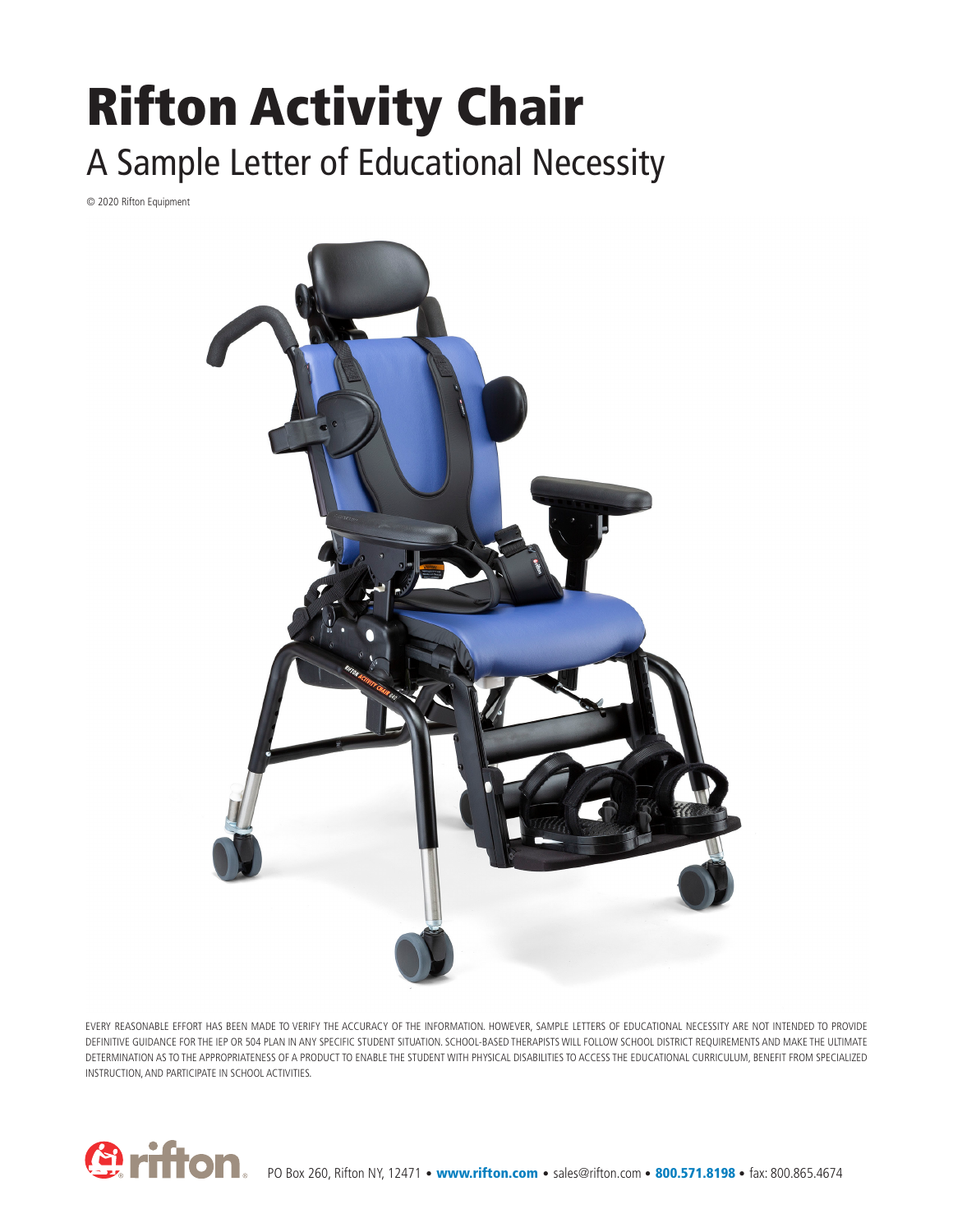# Rifton Activity Chair Components of a letter of Educational Necessity

### Therapist/student information:

Date:

Nelson is enrolled at  $\qquad \qquad \qquad$  and receives specialized academic instruction (SAI) in the Medically/ Physically challenged class. Nelson is provided with related services specific to his primary IEP disability code of Multiple Disabilities and secondary code of Orthopedic Impairment.

Nelson's teacher and para-educators report ongoing difficulty with keeping his head in an upright position, which has made the process of feeding very challenging and potentially unsafe. Lack of positioning to enable both head and arm control has also limited Nelson's ability to participate in educational, music and speech activities. These concerns were brought to the attention of Nelson's IEP team. A team assessment including related service supports of speech therapy, occupational therapy, and physical therapy was requested to evaluate and address these issues.

#### Explain the impact of student disability as this relates to a daily function essential for the school experience:

[This segment is included if approving decision-maker is of the same or similar health care discipline.] Nelson's medical diagnosis is cerebral palsy, spastic quadriplegia, seizure disorder, myoclonus, and global developmental delays. Medical history includes asthma and GI reflux with chronic episodes of respiratory congestion. Nelson has the potential for aspiration while eating and drinking, so appropriate positioning is essential for his safety.

Nelson received an assessment on  $\qquad \qquad$  to determine positioning needs in the context of his daily educational routines and tasks. This assessment was conducted by his multi-disciplinary team of related service providers: \_\_\_\_\_\_\_\_\_\_\_\_\_, PT, \_\_\_\_\_\_\_\_\_\_\_\_, OT and \_\_\_\_\_\_\_\_\_\_\_\_\_\_, SLP. Assessment concurred with the reports from classroom staff. It was determined that Nelson requires full postural support to maintain the upright seated posture and head control required for both switch-based education-related participation and for safer feeding techniques.

#### Explain the educational relevance/necessity of the requested adaptive device:

Nelson arrives in school in a transport stroller and currently remains in this device for the duration of the school day. This is inadequate for the educational environment and does not offer the customized positioning that Nelson needs; it has limited postural supports for his functional access to instruction.

Nelson requires full postural support to maintain the upright seated posture and head control required for both switch-based education-related participation and for safer feeding techniques. Appropriate adaptive seating will provide essential head and trunk supports as well as hi/lo and tilt-in-space features in order to enable Nelson to access switches and educational materials at various levels in his school environment. These features will also support positional changes for his complex feeding process, as well as enable complete pressure relief required to assure Nelson's skin health and ongoing class participation.

This adaptive equipment is necessary for Nelson to obtain two of his IEP goals, specifically:

"Nelson will successfully initiate right hand activation of switch during learning activity with no more than two verbal prompts, while seated with support of trunk laterals and butterfly harness."